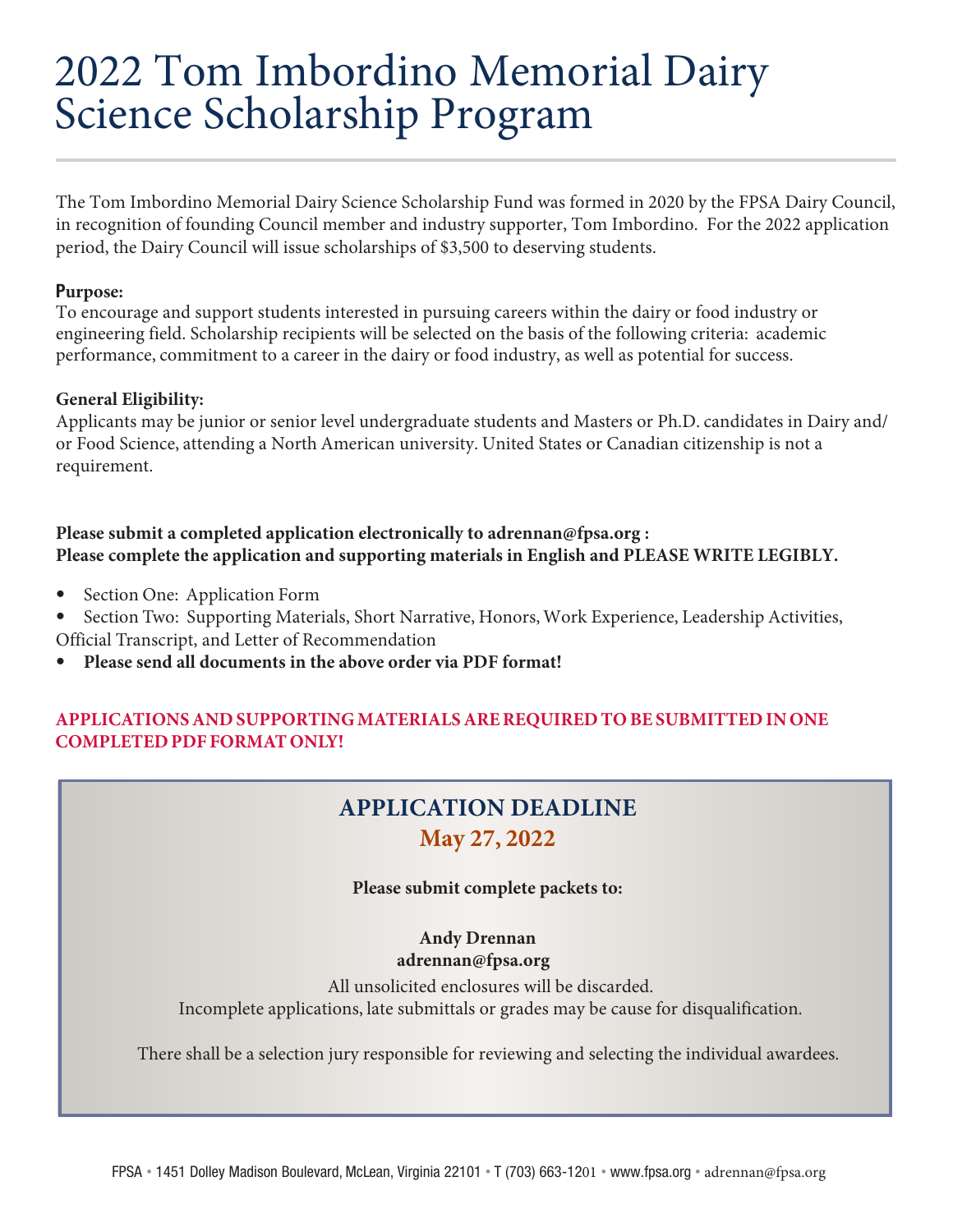# 2022 Tom Imbordino Memorial Dairy Science Scholarship Program

### **SECTION ONE: Please complete this form in its entirety. Please print legibly.**

|                                                                                                                                                                                                                       | <b>Applicant Information (Please Print Legibly)</b> |              |                                                                                                          |                                                                                                           |
|-----------------------------------------------------------------------------------------------------------------------------------------------------------------------------------------------------------------------|-----------------------------------------------------|--------------|----------------------------------------------------------------------------------------------------------|-----------------------------------------------------------------------------------------------------------|
| $\Box$ Mr.<br>$\Box$ Mrs.                                                                                                                                                                                             | $\Box$ Miss<br>$\Box$ Ms.                           | $\Box$ Other |                                                                                                          |                                                                                                           |
| Last                                                                                                                                                                                                                  | First                                               |              | Middle                                                                                                   | Suffix                                                                                                    |
| PERMANENT Street Address Line 1                                                                                                                                                                                       |                                                     |              |                                                                                                          |                                                                                                           |
| PERMANENT Street Address Line 2                                                                                                                                                                                       |                                                     |              |                                                                                                          |                                                                                                           |
| City                                                                                                                                                                                                                  | State/Province                                      |              | Zip/Postal                                                                                               | Telephone                                                                                                 |
| <b>ACADEMIC YEAR Street Address Line 1</b>                                                                                                                                                                            |                                                     |              |                                                                                                          |                                                                                                           |
| <b>ACADEMIC YEAR Street Address Line 2</b>                                                                                                                                                                            |                                                     |              |                                                                                                          |                                                                                                           |
| City                                                                                                                                                                                                                  | State/Province                                      |              | Zip/Postal                                                                                               | Telephone                                                                                                 |
| E-mail address                                                                                                                                                                                                        |                                                     |              |                                                                                                          | Citizenship (check one)<br>$\Box$ United States<br>$\Box$ Canada                                          |
| My preferred postal address is (check one):<br>□ Permanent □ Academic year                                                                                                                                            |                                                     |              | We will notify all applicants of the scholarship results via email.                                      |                                                                                                           |
| <b>Academic Information</b>                                                                                                                                                                                           |                                                     |              |                                                                                                          |                                                                                                           |
| <b>Current University</b>                                                                                                                                                                                             |                                                     |              | Department                                                                                               |                                                                                                           |
| <b>Expected Degree</b>                                                                                                                                                                                                |                                                     |              | Thesis Title (if applicable)                                                                             |                                                                                                           |
| Indicate your current status (choose one) $\square$ M.S. $\square$ Ph.D. $\square$ Undergrad.<br>Check the following information for each college/university attended (if<br>more than one, including current study): |                                                     |              | <b>Expected Graduation Date</b><br>Grading System (check one)<br>$\Box$ A=4.0 $\Box$ A=5.0 $\Box$ Other* | Current GPA<br>Attendance System (check one)<br>$\Box$ Qtr $\Box$ Trimester $\Box$ Semester $\Box$ Other* |
|                                                                                                                                                                                                                       |                                                     |              | $A=4.0$ $\Box$ $A=5.0$ $\Box$ Other*                                                                     | $\Box$ Qtr $\Box$ Trimester $\Box$ Semester $\Box$ Other*                                                 |
|                                                                                                                                                                                                                       |                                                     |              | A=4.0 $\Box$ A=5.0 $\Box$ Other*<br>П                                                                    | $\Box$ Qtr $\Box$ Trimester $\Box$ Semester $\Box$ Other*                                                 |
| * If other, please explain: _                                                                                                                                                                                         |                                                     |              |                                                                                                          |                                                                                                           |
| <b>Applicant Signature</b>                                                                                                                                                                                            |                                                     |              |                                                                                                          |                                                                                                           |

I hereby certify that all information provided in this application is true and correct. I further agree that if I transfer to an unqualified curriculum or department, or discontinue my education during the tenure of this scholarship (if granted), that the unused balance will be forfeited FPSA. I give my permission to duplicate and distribute all application materials to a committee for the selection process of this application.

\_\_\_\_\_\_\_\_\_\_\_\_\_\_\_\_\_\_\_\_\_\_\_\_\_\_\_\_\_\_\_\_\_\_\_\_\_\_\_\_\_\_\_\_\_\_\_\_\_\_\_\_\_\_\_\_\_\_\_\_\_\_\_\_\_\_\_\_\_\_\_\_\_\_\_\_\_\_\_\_\_\_\_\_\_\_\_\_\_\_\_\_ \_\_\_\_\_\_\_\_\_\_\_\_\_\_\_\_\_\_\_\_\_\_\_\_\_\_\_

Applicant Signature Date and Security and Security and Security and Security and Date Date Date Date and Security and Date Date of the Date of the United Security and Date of the United Security and Date of the United Secu

FPSA • 1451 Dolley Madison Boulevard, McLean, Virginia 22101 • T (703) 663-1201 • www.fpsa.org • adrennan@fpsa.org